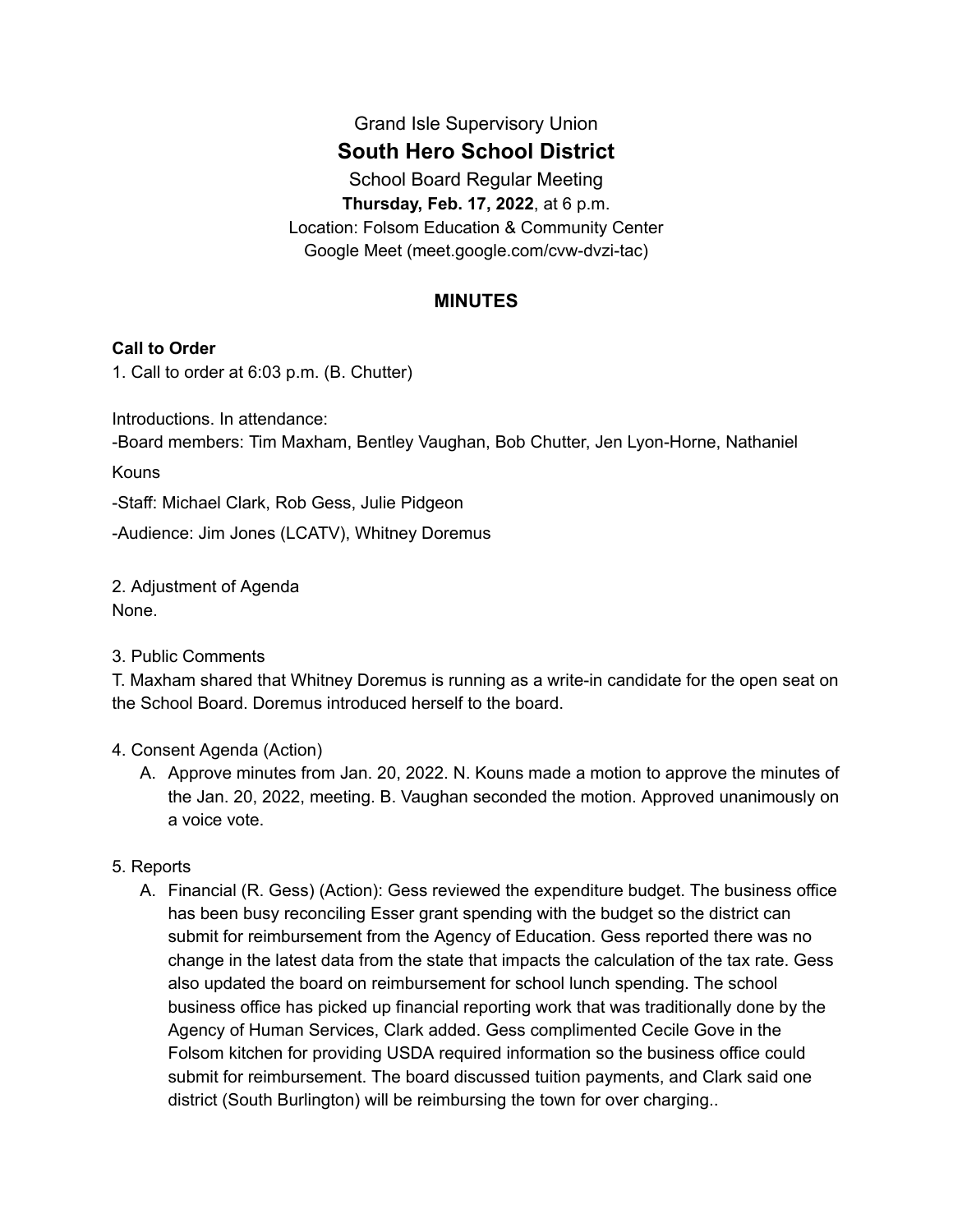T. Maxham made a motion that the board received and reviewed the budget-to-actuals financial report 15280 of Feb. 9, 2022. B. Vaughan seconded the motion. Approved unanimously on a voice vote.

- B. Superintendent's (M. Clark): Clark reported that Covid case numbers are dropping in GISU, and the district has ample supply of testing kits now. The district is sending home two tests with students before vacation so they can test before returning to school after February vacation. Additionally, the governor and Agency of Education said this week that the mask-wearing guidance is changing to allow masks to be optional if a school is at 80% vaccination. The AOE will be publishing vaccination rates for each school. Until the superintendent receives that data, he said the schools will continue to operate under the current guidance. Clark said he would prefer to hold off on changes until a couple of weeks after vacation. Chutter asked if the rule was 80% of students or population. Clark said he believes it is 80% of students, but he will confirm it. Clark noted the district also has been busy with contract negotiations, hiring staff, and preparing budget communications.
- C. Principal's (S. McKelvie): Principal Susan McKelvie was unable to attend the meeting due to illness. Her report was deferred.

### Board Business

6. Approval of Bills for Payment. B. Chutter made a motion to pay the bills in Batch #10554 totaling \$140,695.04. T. Maxham seconded the motion. Approved unanimously on a voice vote.

7. Kitchen volunteers appreciation recognition: Chutter said S. McKelvie has proposed the Board join her in expressing appreciation for kitchen staff and community members who kept food service going while it was lacking a food manager. Clark shared that the kitchen volunteers are a perfect example of how the South Hero community comes together in times of need. Clark noted the school has a process to additionally compensate staff who stepped up and worked extra hours and took on extra responsibilities. Additionally, McKelvie proposes the board compensate a skilled community member who volunteered many hours. The board supported these measures of appreciation.

8. Adult meal price increase: Gess said \$4.75 is the USDA reimbursement rate for each meal that is served. The USDA requires adult meals be at the same price as the reimbursement rate. Currently, the price of an adult meal at Folsom is \$4.30. Gess recommends that rate be increased to the rate of reimbursement for the USDA. B. Vaughan made a motion to increase the adult lunch rate to \$4.75 for the remainder of the 2021-22 school year. N. Kouns seconded the motion. The board discussed the motion. Clark pointed out that the board does not need to make a change, and Gess and Clark said the reimbursement rate may change. The board discussed revisiting the issue in the fall. Motion approved unanimously on a voice vote.